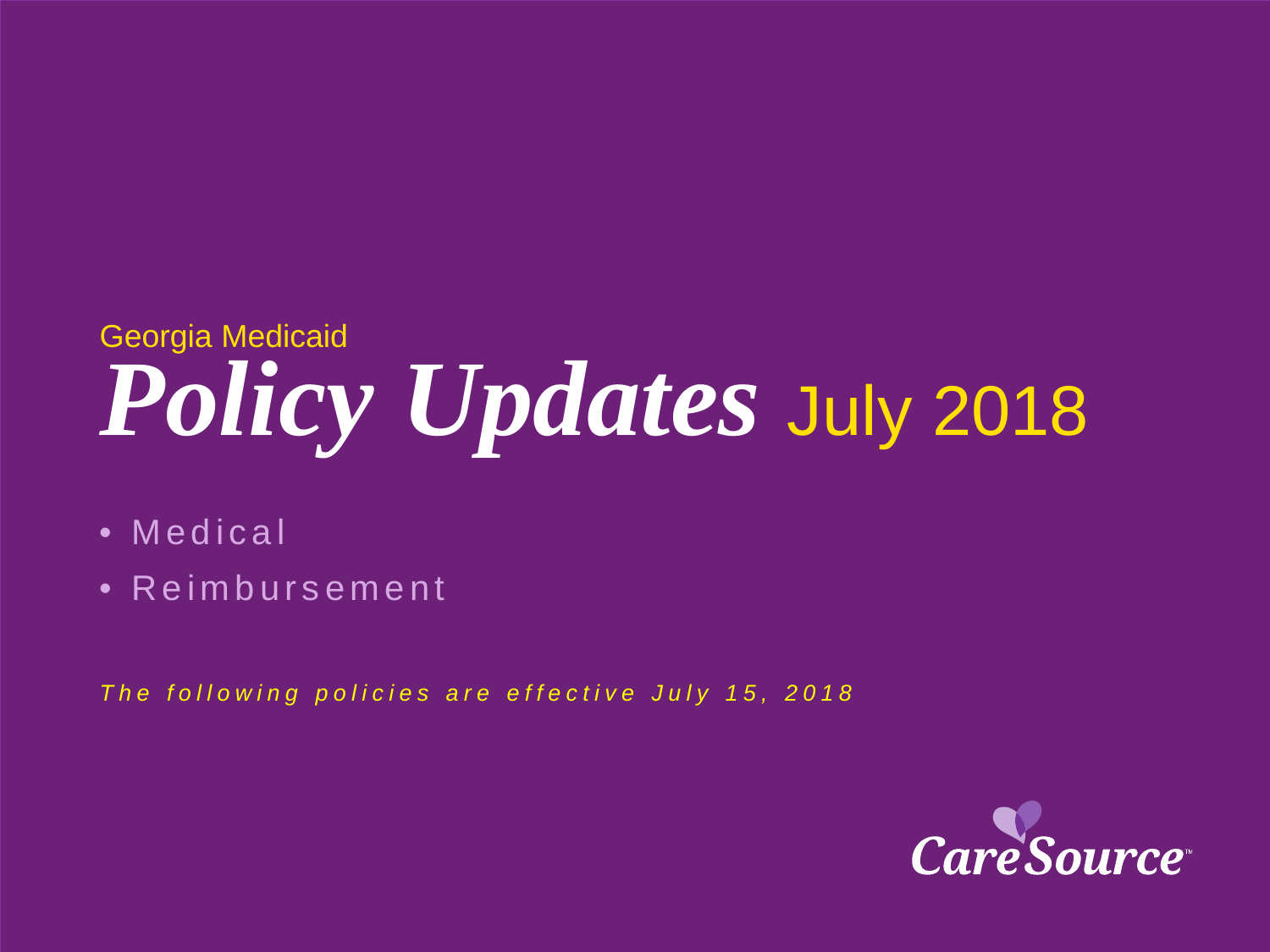

#### AT CARESOURCE, WE LISTEN TO OUR HEALTH PARTNERS, AND WE STREAMLINE OUR BUSINESS PRACTICES TO MAKE IT EASIER FOR YOU TO WORK WITH US.

We have worked to create a predictable cycle for releasing administrative, medical and reimbursement policies, so you know what to expect.

Check back each month for a consolidated network notification of policy updates from CareSource.

### HOW TO USE THIS NETWORK NOTIFICATION:

- Reference the policy updates.
- Note the effective date and impacted plans for each policy.
- Click the hyperlinked policy title to open the webpage with the full policy.

#### FIND OUR POLICIES ONLINE

To access all CareSource policies, visit CareSource.com and click "Health Partner Policies" under Provider Resources. Select the type of policy and the CareSource plan to access current policies. Each policy page has an archive where you can find previous versions of policies.

#### CLAIMS AND APPEALS

As indicated in the health partner manual, if you do not agree with the decision of a processed claim, you will have 30 calendar days from the date the adverse action, denial of payment, remittance advice or initial review determination was mailed to you. Please submit your appeal through the Provider Portal or in writing. For detailed instructions, please consult your health partner manual.